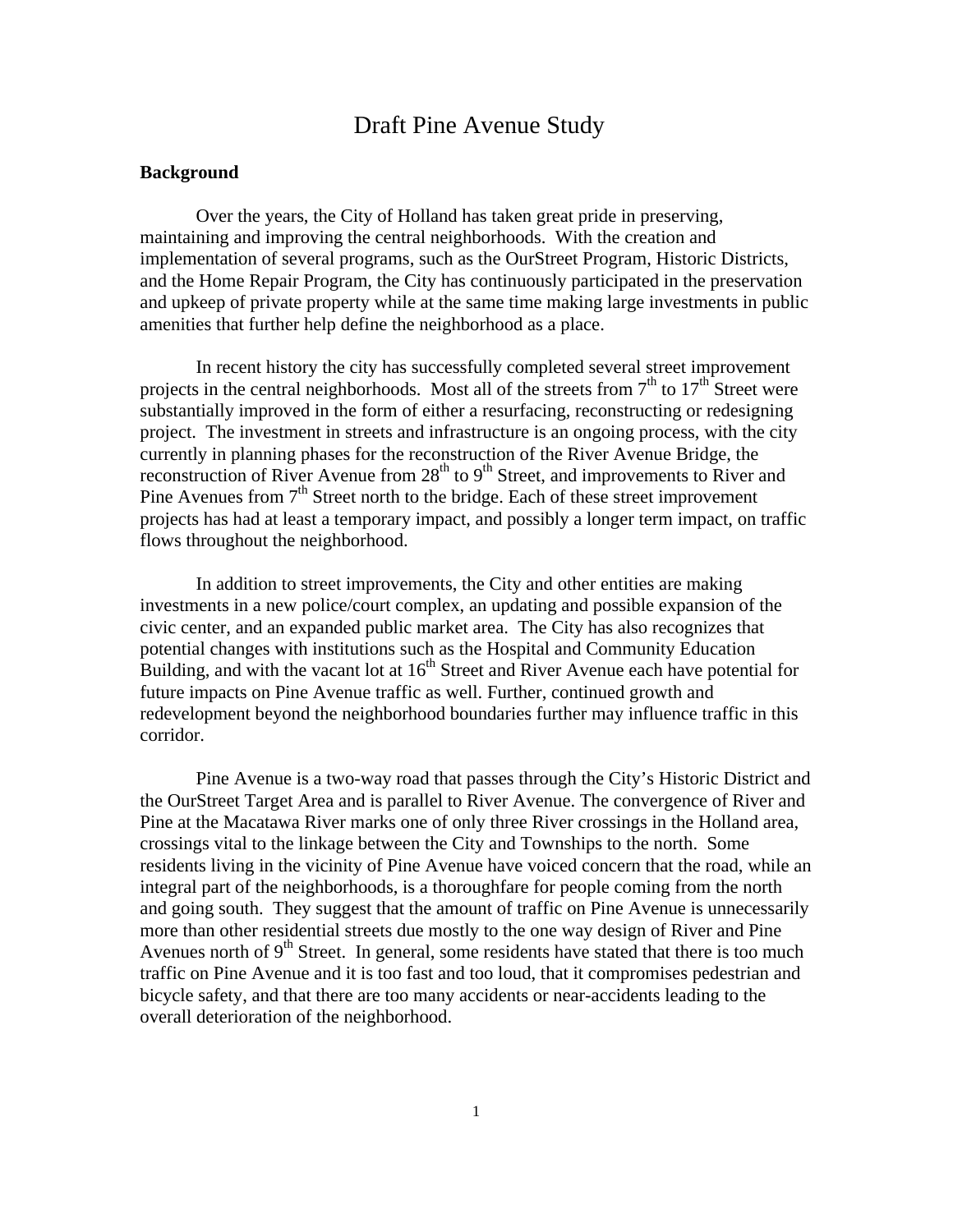### **Response**

In response to these concerns, and to direction from the City Council, Planning Commission and the Central Neighborhoods Plan, the City Manager convened an ad hoc staff committee to address Pine Avenue and related traffic concerns. This committee is comprised of representatives of the Police, Planning, Engineering, and Street Departments. Work has included gathering data ("statistics" below) regarding traffic volumes, traffic speed, accidents, and other issues as well as conducting a survey of residents and property owners in this area. Also examining principles and methods of traffic calming, the committee began to review alternatives for traffic calming and improving aesthetics in this corridor.

The survey of residents and property owners was sent out to every address located

between River Avenue and Maple Avenue from  $9<sup>th</sup>$  to  $24<sup>th</sup>$ Streets. A total of 754 surveys were distributed with 39% of the surveys being returned. The survey sought information to assist the committee in understanding how people in the area use Pine Avenue and their perception of Pine Avenue. The survey showed that while a third of the respondents were new to the area (0-5 years), a third was also well established in the area (16 or more years). When traveling from one place to another, 60% stated that they used Pine Avenue two times or more a day with 50% stating that they drive when going to neighborhood attractions (i.e. Moran Park, Library, Civic Center, etc.).



pinesurvmat.apr 12/19/02

#### Traffic Counts

## *Survey Results*

As mentioned earlier, a concern frequently voiced by the public is that there is just too much traffic on Pine Avenue. However, over two thirds of the respondents to the survey felt there was a tolerable amount of traffic on Pine Avenue, though those living directly along Pine Avenue felt otherwise (a theme seen throughout the survey responses) as only 42% of those living on Pine Avenue felt the amount of traffic on Pine was acceptable.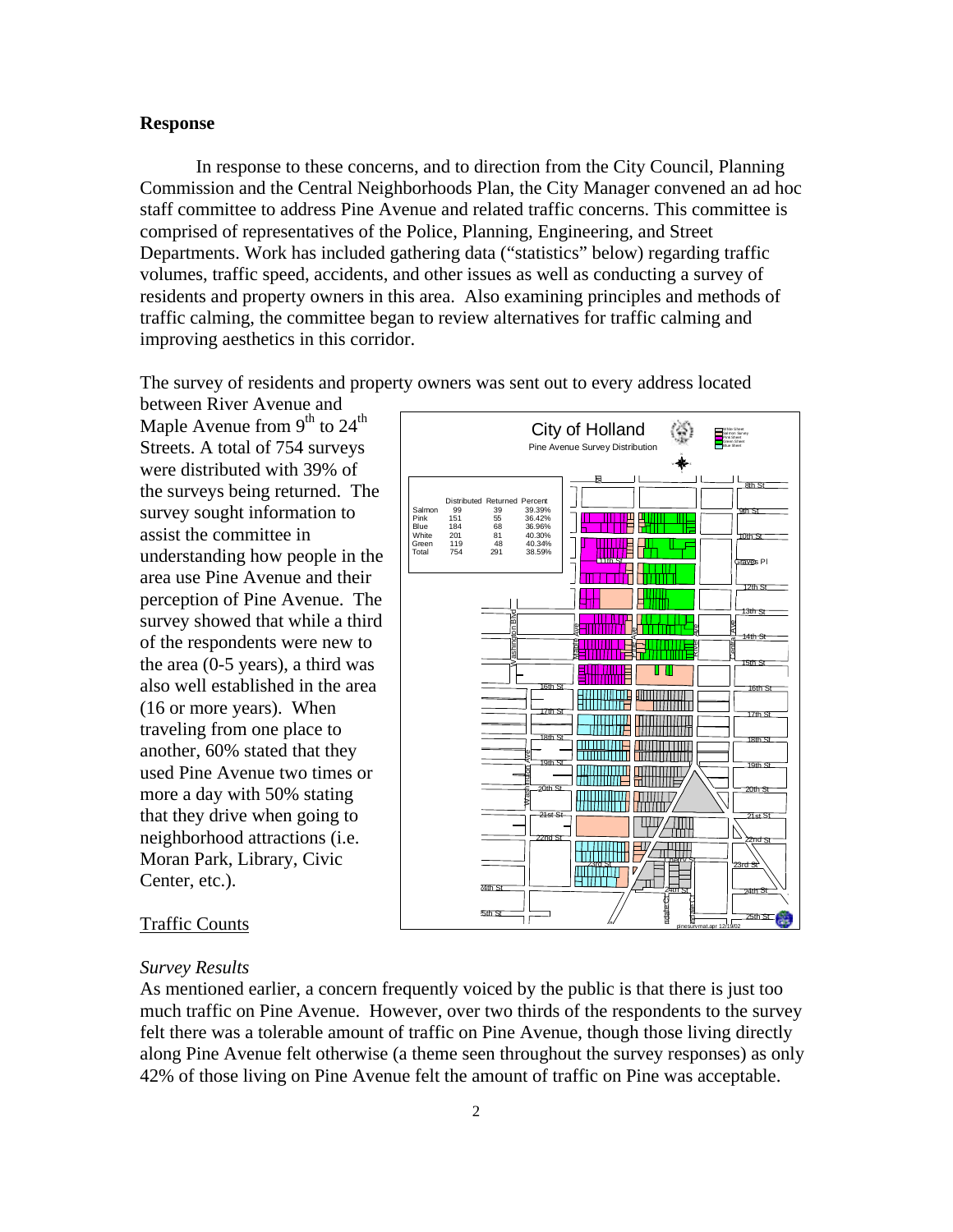# *Statistics*

Our traffic counts show that while Pine Avenue has slightly more traffic than Lincoln Avenue, it has significantly less traffic than residential portions of both  $16<sup>th</sup>$  and  $32<sup>nd</sup>$ Streets (two other City streets serving multiple travel needs that have significant residential populations). Furthermore, it has been found that for the past twenty years or so traffic counts have remained steady on Pine Avenue and have even decreased in the recent past. The most recent count taken on January 29, 2003 shows that 6,425 cars traveled on Pine Avenue just south of  $15<sup>th</sup>$  Street. This count compares with 8,248 cars on July 10, 2002 and 10,956 cars in July of 1976. *Note: In the early1970's Pine Ave was converted to one way south from the Bridge to 7th St and River Ave was converted one way north from 7th St to the Bridge.*

# *Conclusion*

Understanding that there is some concern from residents on the amount of traffic on Pine Avenue, the majority of the residents feel the amount is acceptable. The traffic has remained steady since the 1970's and the amount is still relatively less than  $16^{th}$  or  $32^{nd}$ Streets. The data does not show a clear need to reduce the amount of traffic on Pine Avenue, however because one third of the respondents in the neighborhood, including a majority of those right along Pine Avenue do find problems with the number of vehicles, there should be an effort to identify opportunities to divert some of the traffic off of Pine Avenue and onto other streets only if those other streets are not negatively impacted, and to find ways to make existing volumes more tolerable.

# Traffic Speeds

## *Survey Results*

In regard to the speed traffic moves on Pine Avenue, a majority of the respondents (70%) felt the speeds were appropriate. Again, however, only 42% of those who lived on Pine Avenue felt the traffic speeds were appropriate.

## *Statistics*

The posted Speed Limit on Pine Avenue is 25mph. During the fall of 2002, the Police Department conducted several speed studies in an unmarked car to establish the 85

percentile speed, in other words 85% of the speeds recorded were traveling at or below this speed. Below are the results of that endeavor.

| 32 mph |
|--------|
| 34 mph |
|        |
| 34 mph |
|        |
|        |

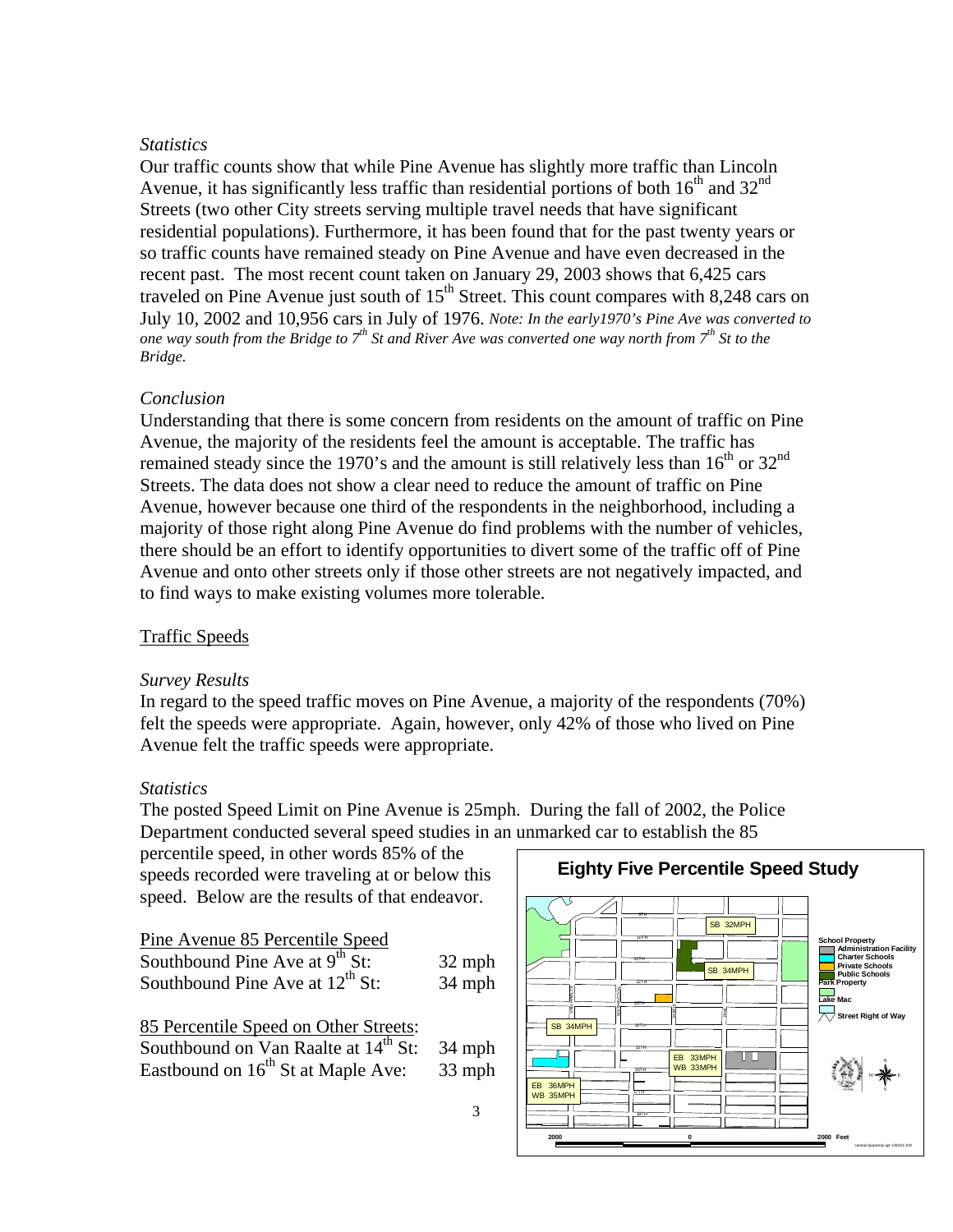Westbound on  $16^{th}$  St at Maple Ave: 33 mph Eastbound on  $17<sup>th</sup>$  St at Harrison Ave: 36 mph Westbound on  $17<sup>th</sup>$  St at Harrison Ave: 35 mph

## *Conclusions*

Although a majority of the residents felt the traffic speeds on Pine Avenue were appropriate the study conducted by the Police clearly shows that an 85% number to be 7mph to 9mph higher than the posted speed limit. While this is typical around the city, it is desirable that steps should be taken to reduce this number. Enforcement is often the simplest request, however as the Police will indicate, drivers will travel at a speed with which they are comfortable given the physical conditions (road design, traffic, adjacent uses, street "character"). Physical changes should be examined that will cause drivers to travel more slowly, such as at the posted speed.

## Accidents and Safety

### *Survey Results*

In regard to the safety of Pine Avenue, 70% of respondents stated that they were comfortable crossing Pine Avenue on bike or foot and 80% felt Pine Avenue was a safe road to drive on. This is the only area where those who lived on Pine Avenue were in agreement with the majority.

## *Statistics*

To look at the safety of Pine Avenue, the number of accidents for the past five years were compiled and compared to other north/south streets in the area. The numbers show that while the accidents on Pine Avenue are less than River Avenue except at  $11<sup>th</sup>$  Street where Pine experienced two more wrecks over a five year period and at  $23<sup>rd</sup>$  Street where Pine experienced a 6 more accidents over a five year period. The number of accidents on Pine Avenue is one accident for every  $60,800$  cars at  $9<sup>th</sup>$  Street, one accident for every 52,000 cars at  $16<sup>th</sup>$  Street and one accident for every 38,000 cars in the area where Pine and Michigan intersect; these three intersections averaged an accident about once every month. *Note: Accidents that occur within 150' of an intersection are recorded as occurring at the intersection.*

### *Conclusions*

While a majority of residents felt Pine Ave was a safe street to cross or travel on, it may be prudent to look at certain intersections, such as Pine Avenue and Michigan, to consider either regulatory or structural changes that could lead to less accidents. In general, it also would be anticipated that accidents would tend to decrease if efforts were made that decreased travel speeds.

#### Noise

#### *Survey Results*

Noise from a road can be directly attributed to the amount and speed of the traffic on the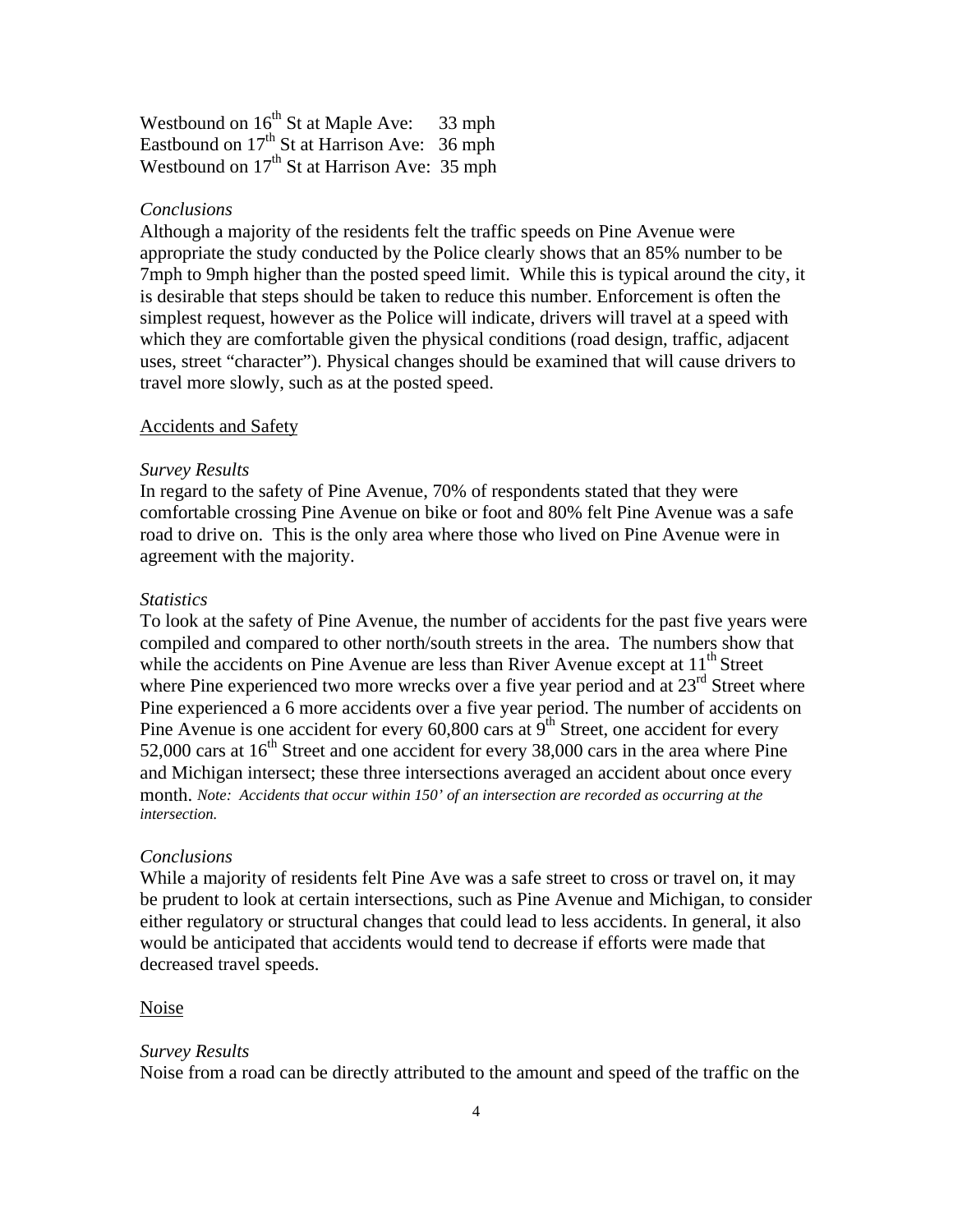road, the areas in which traffic is accelerating or decelerating, as well as the proximity of the road to the sidewalks or homes. A majority of the residents did not feel that the noise from Pine Avenue was intrusive, yet 60% of those responding who live along Pine Avenue felt that the noise was too intrusive, more than likely because of their immediate proximity to Pine Avenue.

## *Statistics*

No data was collected for this item

### *Conclusion*

If it is desired to reduce the noise generated from Pine Avenue, then it is necessary to reduce the speed and/or the amount of traffic on Pine Avenue. Alternatively, the City could work with property owners along Pine Avenue to enhance landscape buffering, increase home insulation, add storm windows and/or air conditioning, etc., to reduce the negative impacts of existing noise levels.

## **In Conclusion**

In regard to how Pine Avenue compares to other streets in the city, 60% of the respondents felt Pine Avenue is comparable to other streets in Holland and is tolerable. Yet a majority of those living directly on Pine Avenue felt traffic was too much, too fast and too loud. Those living north of  $16<sup>th</sup>$  Street felt less comfortable than those living south of  $16<sup>th</sup>$  Street. The range of suggestions for improvements received on the survey responses that appear consistent with some or all goals described below included opposition to closing Pine Avenue at  $9<sup>th</sup>$  Street, turning Pine Avenue into a boulevard with a median, eliminating the intersection with Michigan Avenue, and strategically place speed bumps. Additional comments received appear to run counter to some or all goals described below for improving conditions. Those suggestions included support for closing Pine Avenue at  $9<sup>th</sup>$  Street, widening Pine Avenue, making it one way south with River Avenue one way north, and adding a turning lane down the middle.

## **Process for Improvements**

If it is determined to move forward with regulatory or structural improvements to Pine Avenue in response to this report it is important the following ideas be followed in identifying a work plan.

Goals:

- Be clear about the multiple roles Pine Avenue plays
	- Significant north-south connector for residents and commuters.
	- Significant linking route between major central neighborhood institutions and public facilities.
	- Important connection for local, neighborhood circulation.
	- Serves vehicular, bicycle and pedestrian users.
		- Is not a designated truck route.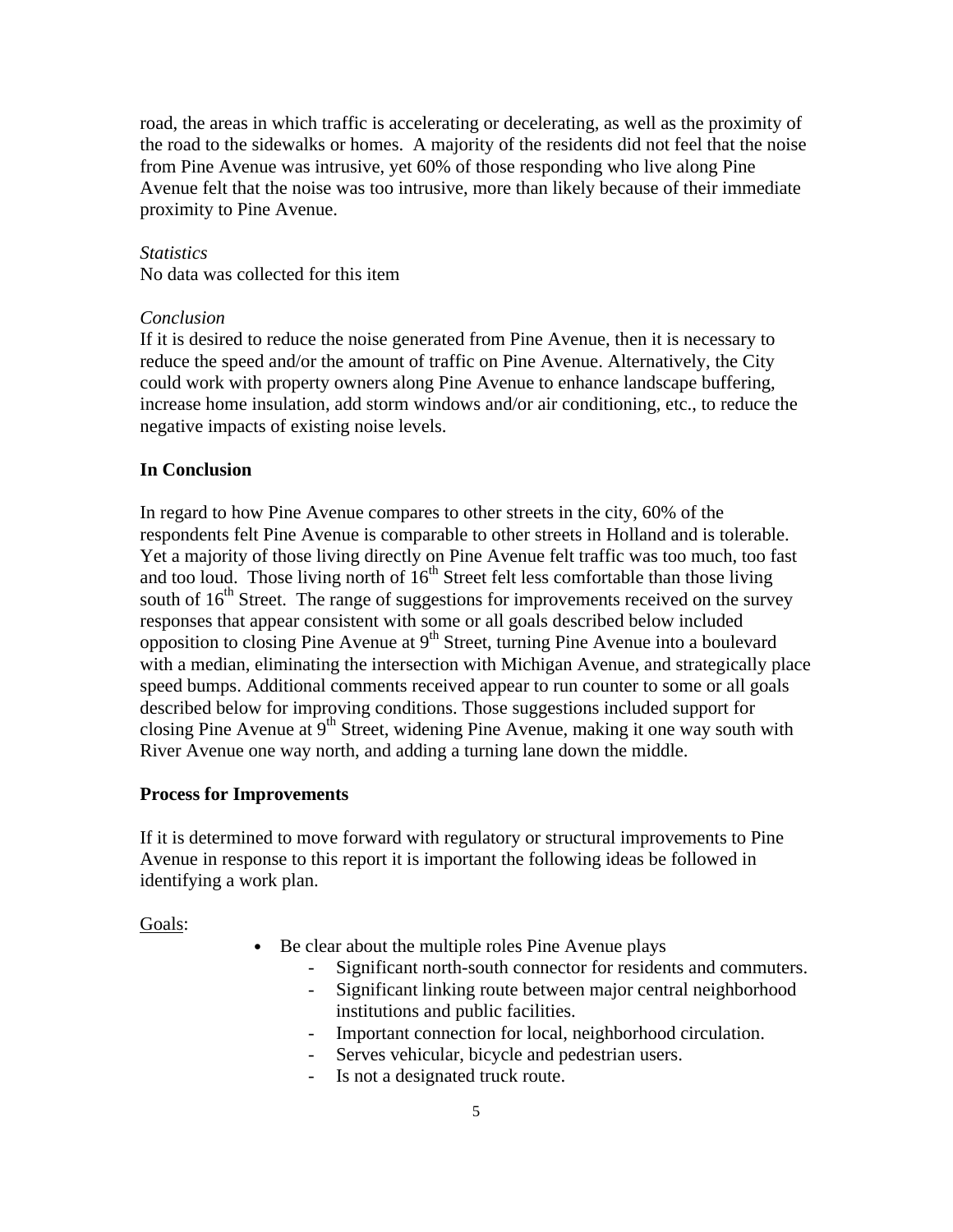- Increase Safety
- Assure Reasonable Speeds
- Reduce Traffic Volumes Where Other Residential Streets Are Not Negatively Impacted
- Improve Aesthetics
- Educate Drivers and Property Owners

# Approach:

- Incremental, with opportunities for "trial" or "experimental" solutions
- Additive, with ability to make one improvement, evaluate impact, then add another as necessary
- A Part of Larger Plan for Street
- A Part of Larger Plan for Central Neighborhood Traffic

# **Identification of Menu of Traffic Impact Options**

Implementing Traffic Calming techniques in the city is not a new initiative. Over the past years, the City has successfully calmed traffic through regulatory and structural changes throughout the City. A list of past successes include Washington Square roundabouts, Downtown bump outs and angled parking,  $16<sup>th</sup>/17<sup>th</sup>$  Street bump outs, a raised crosswalk at Hope College,  $16<sup>th</sup>$  Street/Central Place paving and bumpout street design and strategic placement of the Speed Wagon and other Police presence.

When considering Traffic Calming on Pine Avenue, the following options have been identified as having potential to address the identified conclusions and reach the stated goals:

# Systematic Changes

- Changes to River Avenue
	- o Timing on Lights
	- o Number of Lanes
	- o Location of Allowable Left Hand Turns
	- $\circ$  Potential SB Traffic South of  $7<sup>th</sup>$  Street
	- o Traffic signal locations
- Bridge and Northside changes (over time improve capacity to go north, increased desire to return south)

Changes along Pine Avenue

- Calm Pine Avenue
	- $\circ$  Gateway Block between 9<sup>th</sup> and 10<sup>th</sup> Streets
	- o Reconfigure Pine/Michigan intersection (with potential traffic signal)
	- o Introduce crosswalks
	- o Introduce speed tables with crosswalks
	- o Introduce roundabouts with crosswalks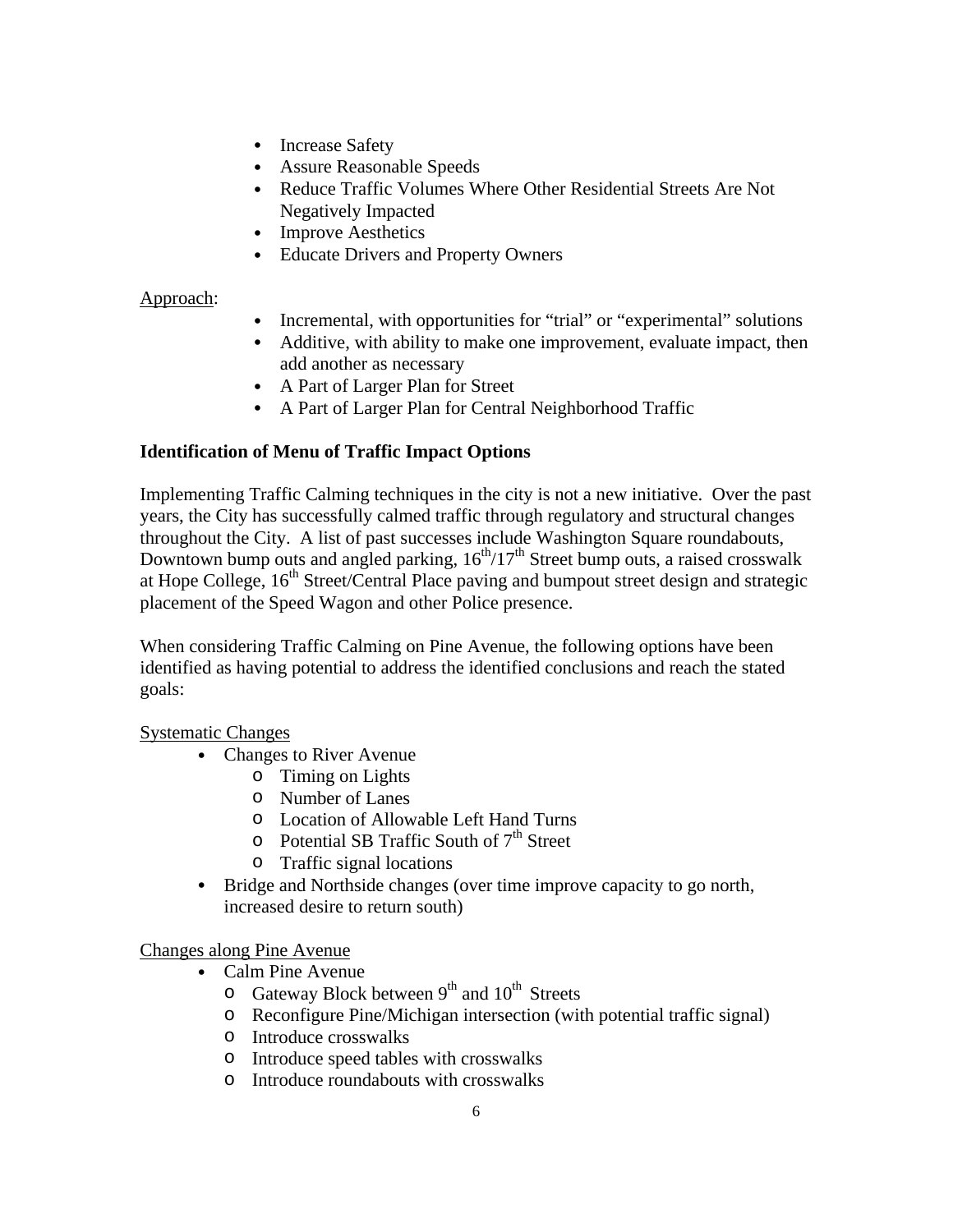- o Allow and encourage on street parking
- o Introduce more trees along the curb (green approach) OR
- Close Pine Avenue (not recommended)

## Education

- People Calming
	- o Neighborhood Pace car
	- o Information, Brochures, Driver's Ed instruction, etc.
	- o Signage

# Aesthetics

- Enhance Character
	- o Additional street trees
	- o Special treatment at corners
	- o Possible boulevard

# **Proposed Course of Action**

When viewing traffic issues we need to keep in mind that changes we make to one street have a direct effect on surrounding streets. North/south traffic through Holland's Central Neighborhoods will not vanish; if we move traffic off of Pine Avenue it will either go to River Avenue or Van Raalte Avenue and to a lesser extent possibly Maple Avenue. With the recently completed  $7<sup>th</sup>$  Street transition we can already see an increase in the amount of cars traveling on Van Raalte Avenue and a decrease in the amount of cars traveling on Pine Avenue. However as noted earlier there are several means to calming the traffic, which is the process of assuring that existing traffic volumes do not take away from the livability of the neighborhood.

The next step in this process is to meet with the public to discuss the survey, data and identify the appropriate modifications that could be utilized to calm the traffic on Pine Avenue. Results of this meeting will be integrated within this report and meetings with the Planning Commission and City Council will be scheduled. A work plan will be put together laying out a time line and cost to implement the recommended modifications. It is important to remember that the approach as laid out above calls for this process to be incremental, additive, part of a larger plan for streets and part of larger plan for central neighborhood traffic.

## **Exhibits**

- Maps
- 1. Traffic Counts
- 2. Posted Speed Limits
- 3. Accident History
- 4. Parking Restrictions
- 5. Traffic Controls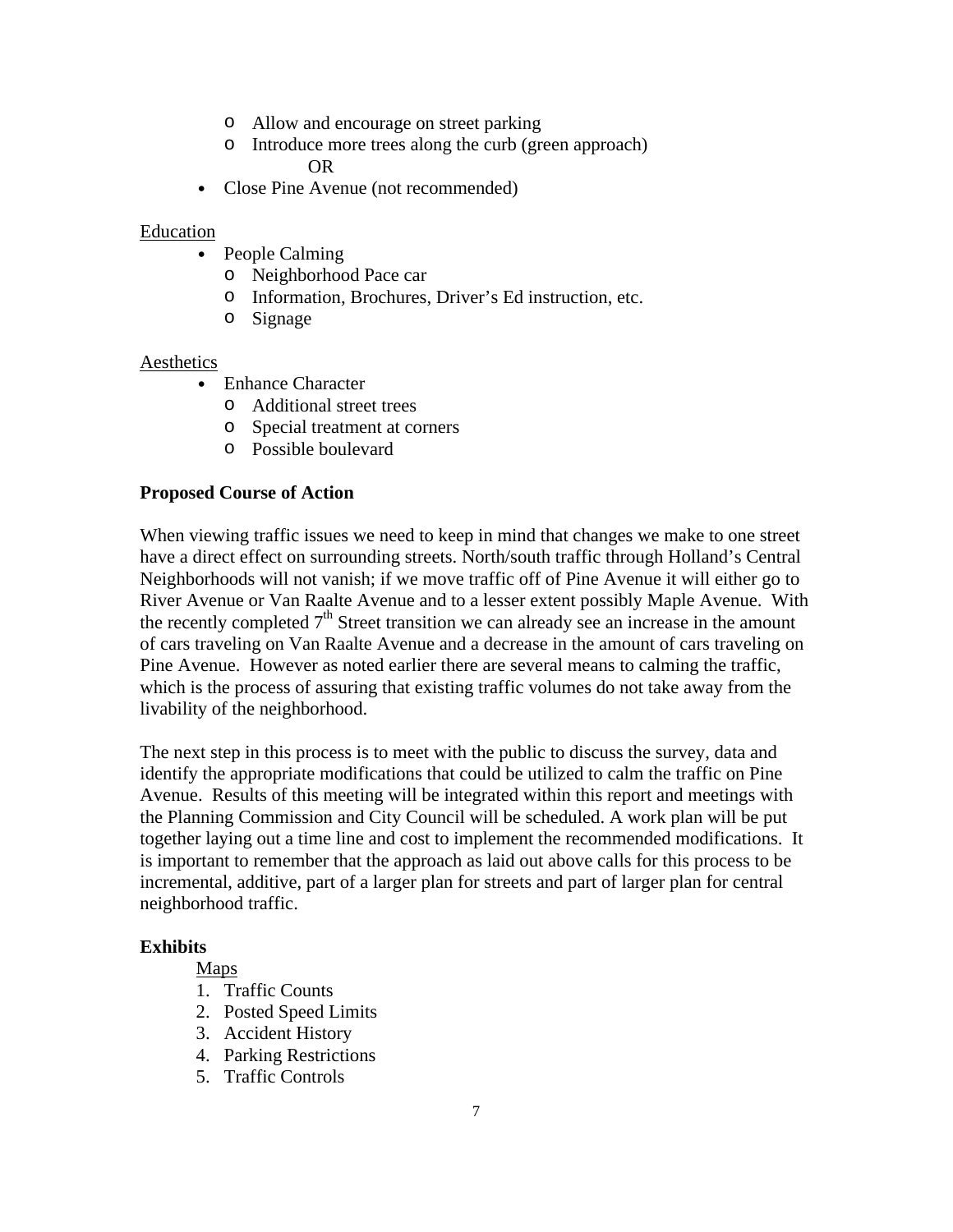

Exhibit 1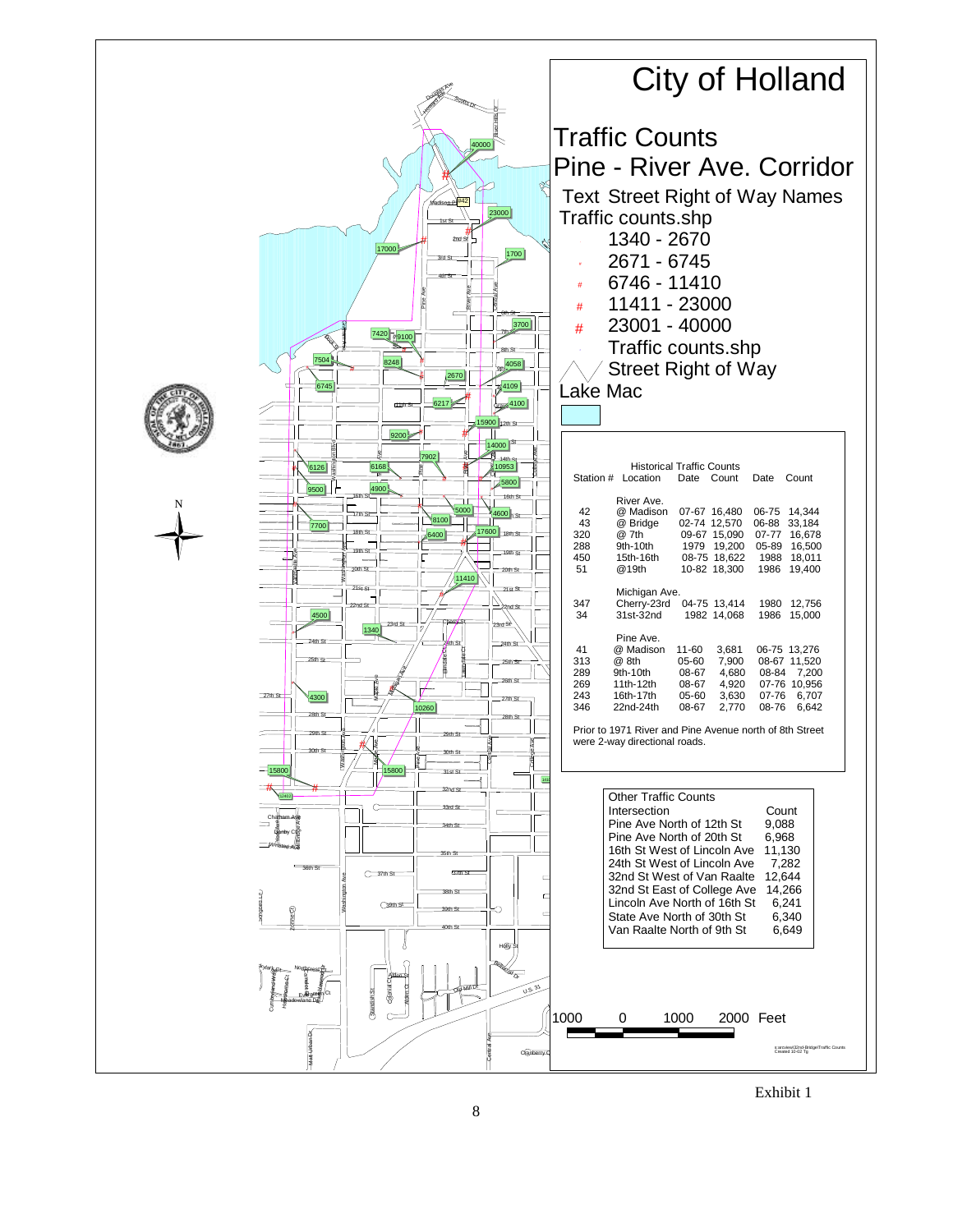

Exhibit 2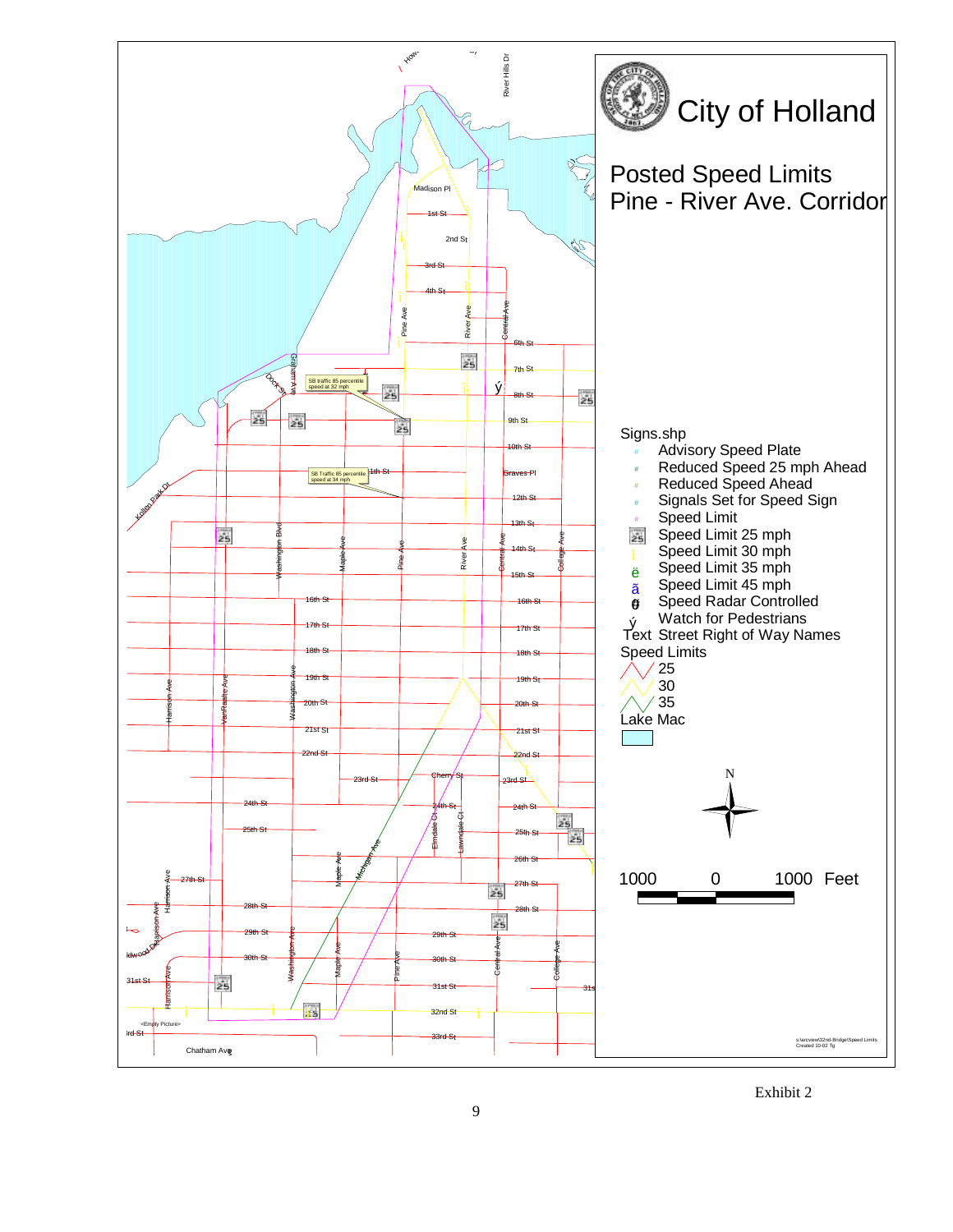

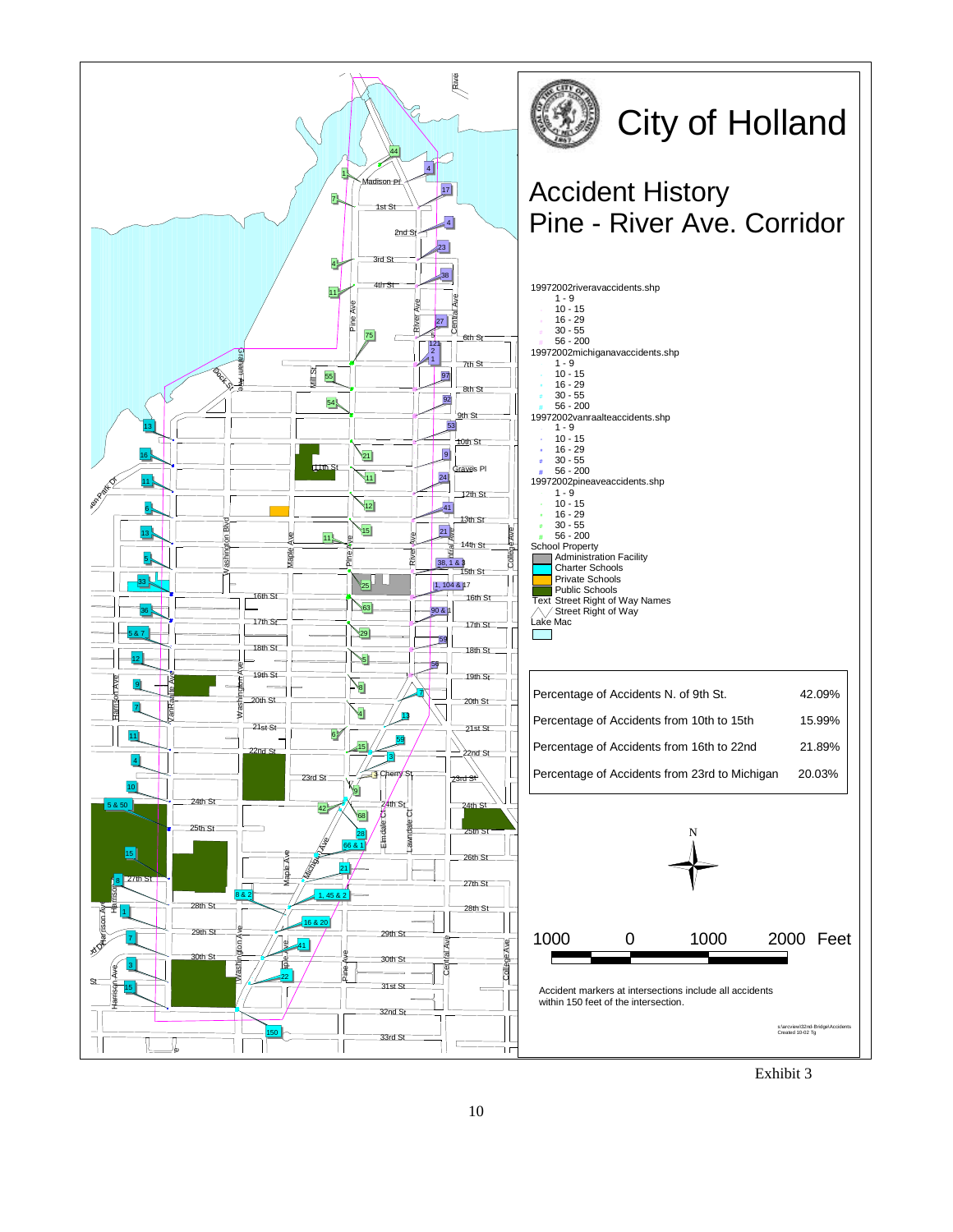